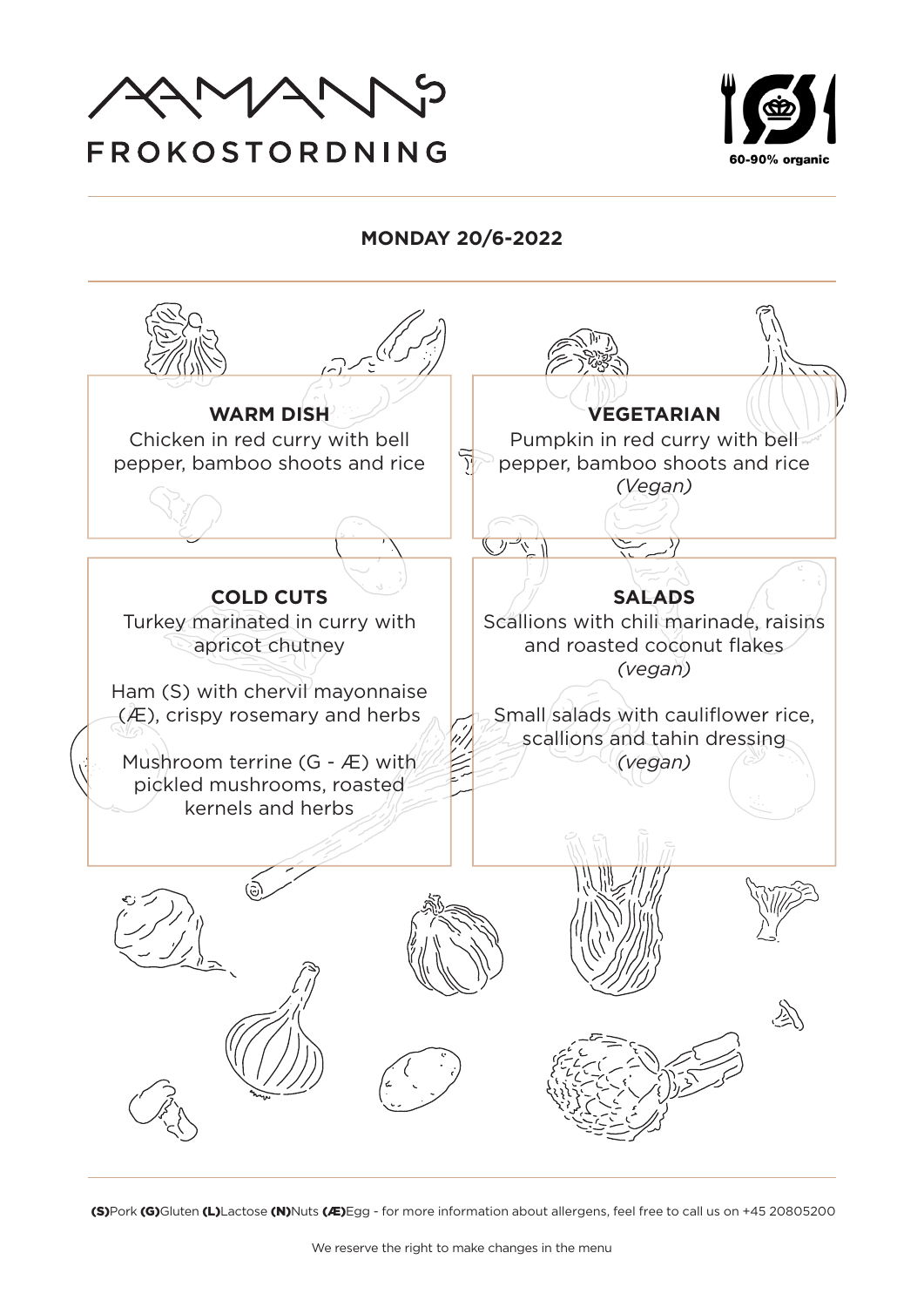

# FROKOSTORDNING



# **TUESDAY 21/6-2022**

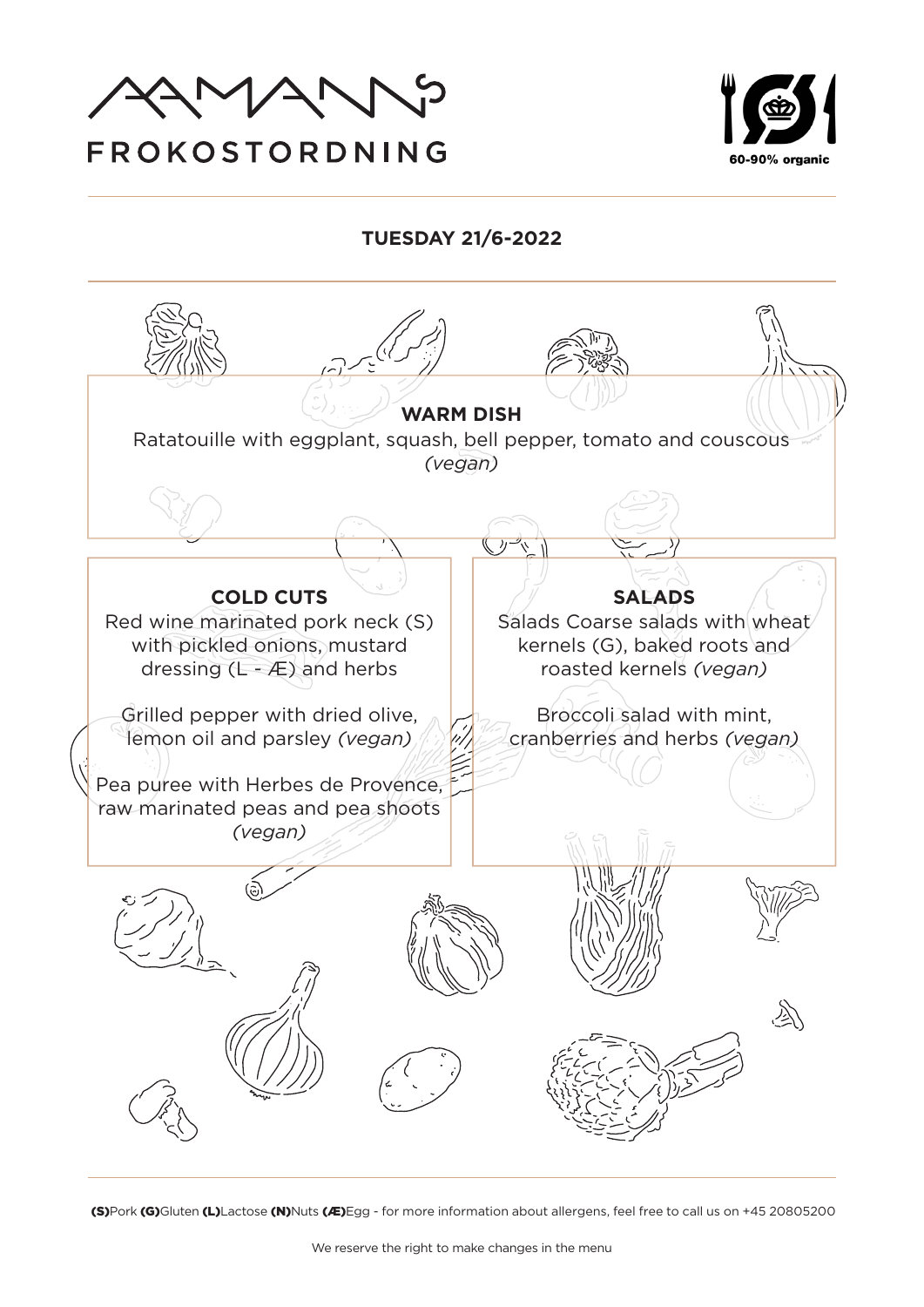



### **WEDNESDAY 22/6-2022**

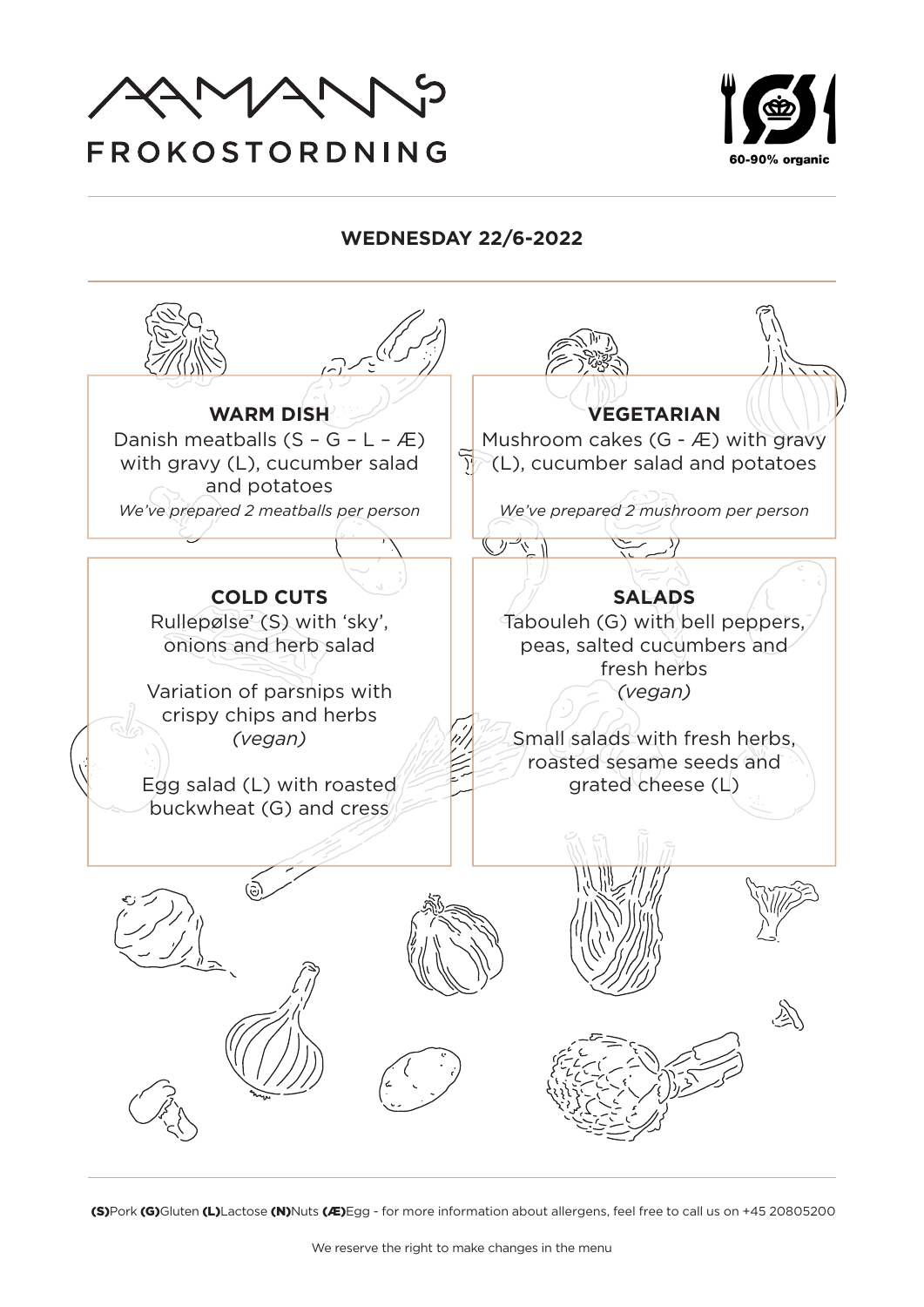



# **THURSDAY 23/6-2022**